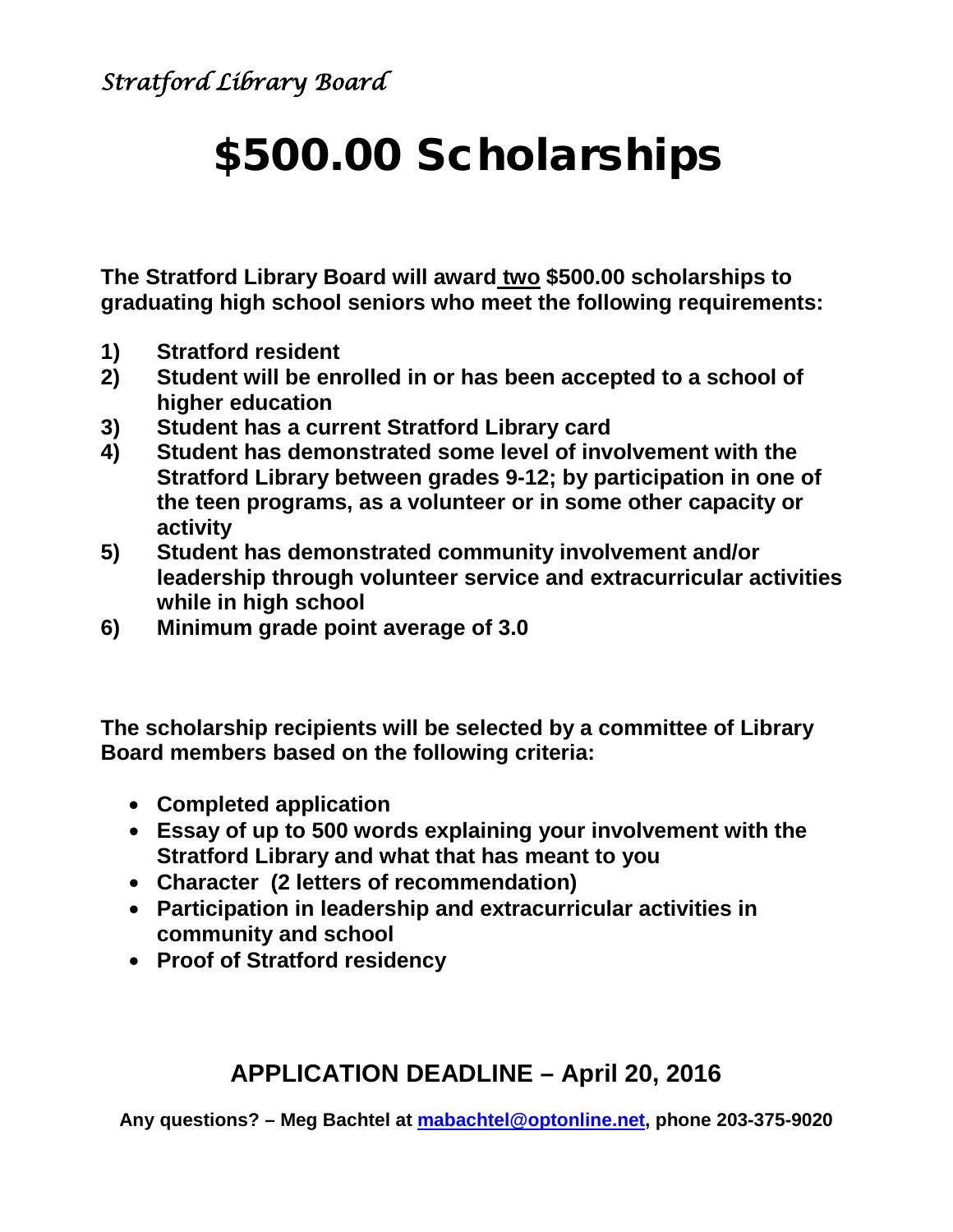## *Stratford Library Board*

# **Stratford Library Scholarship Application**

### **ELIGIBILITY:**

- You are a high school senior residing in the town of Stratford and will be attending a two or four year school of higher education next year
- You have a current Stratford Library Card
- You have had some level of involvement with the Stratford Library between grades 9-12; by participation in one of the teen programs or as a volunteer, or in some other activity or capacity
- You have demonstrated school and community involvement and/or leadership through volunteer service and extracurricular activities while in high school
- You have at least a 3.0 GPA

## **APPLICATION PROCESS:**

Please submit the following:

- $\triangleright$  Essay of up to 500 words describing how you have been involved at the Stratford Library and what that has meant to you
- Description of your school extracurricular and volunteer activities and your community involvement, including any additional activities related to the Stratford Library
- **≥ 2 letters of recommendation**
- $\triangleright$  Transcript of grades official or unofficial
- $\triangleright$  School you will be attending next year or schools where you have been accepted or have applied (since all schools may not have responded by our deadline)
- $\triangleright$  Proof of your Stratford residency
- Copy of your Stratford Library card
- $\triangleright$  The application, completed and signed by both you and your Guidance Counselor